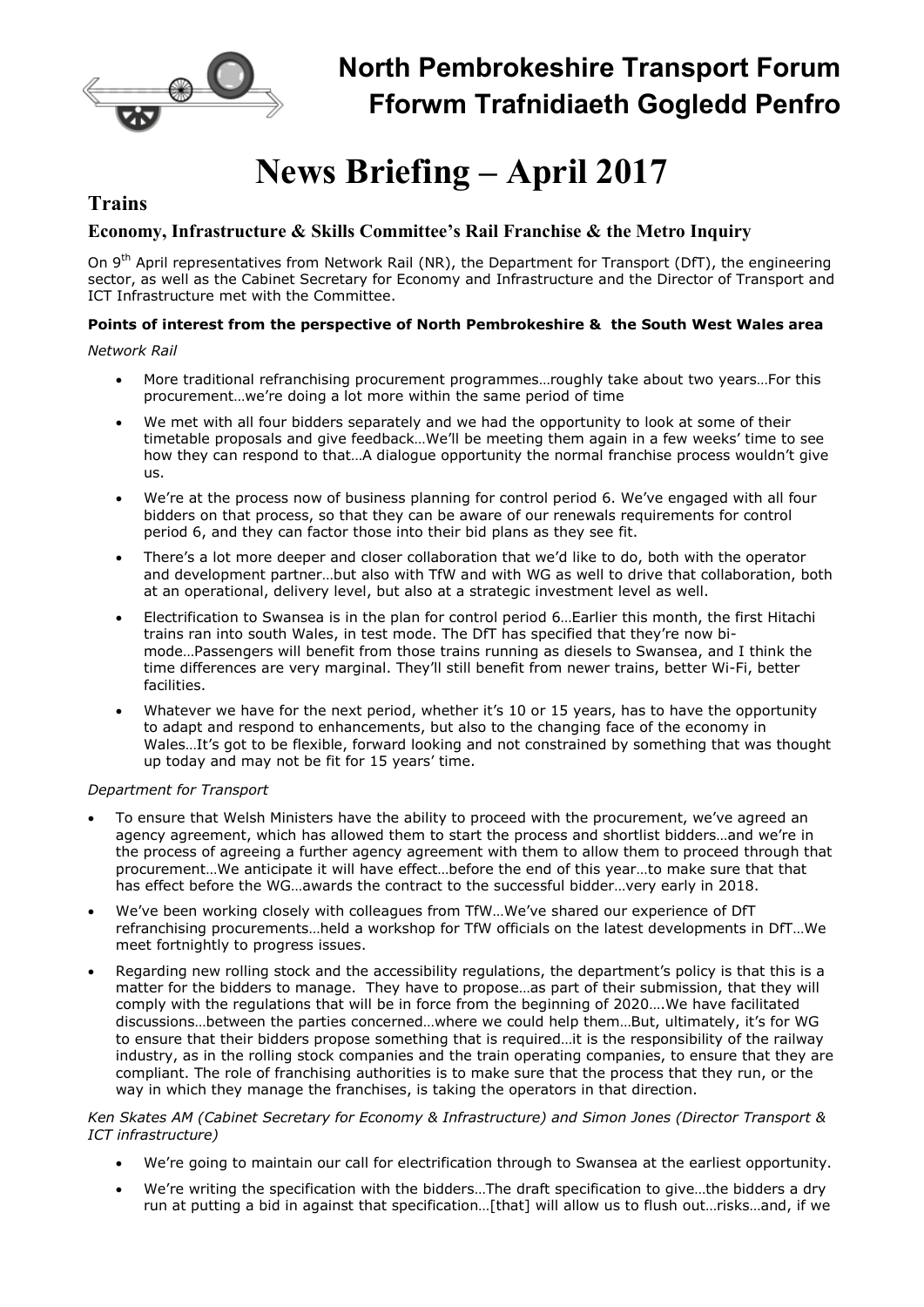need to change the specification because there's some area where there's a big risk…we can sort that out that and…decide do we want the bidders to take that risk, because that risk is best managed by the bidders, or are they pricing in a risk that, actually, would be better managed by us...Sometime in July [we will say]...'Here's the specification...go and produce your price and then we will handle it in the same way as we would handle a normal process.'

- The TfW consultation should further inform TfW as to what….passengers….wish to see delivered as part of the franchise…for TfW to assess how the bidders have responded to that consultation…We'll be able to judge what best aligns with citizens' expectations, based on those consultations.
- [Regarding rolling stock accessibility] As part of the bidding process, we expect to see solutions to be offered to TfW for evaluation, but we've been very clear that all rolling stock must comply with the regulations that are going to be introduced in 2020 as part of the procurement process, and we cannot compromise on that.

To consult the transcript visit http://senedd.assembly.wales/mgIssueHistoryHome.aspx?IId=15158.

# Transport for Wales Consultation

Visit https://consultations/transport-wales-design-wales-and-borders-rail-service-including-metro to download a copy of the consultation document and information about submitting responses. Or by email: contact@transportfor.wales and by phone: 029 2167 3434. Responses are due by  $23^{rd}$  May.

As part of the consultation process a series of workshops to gather views on the new services were held in Shrewsbury, Llandudno, Nantgarw, Carmarthen and Aberystwyth between  $20^{th}$  March and  $3^{rd}$  April 2017.

# Points of interest from the perspective of North Pembrokeshire & the South West Wales area

1 Information provision

# What information is required

- Real-time information for rail departures/arrivals.
- Information about next stops. Passengers need confirmation about the train they are on and where it is stopping.
- Planned disruptions for all operators.
- Clear or more information regarding needs of disabled passengers and cyclists.
- Onward journeys using other transport modes.
- Station facilities. E.g. steps, lifts, toilets, refreshments, shops, bus stops.

# Where to get information

- Preference for a single body issuing information through online and offline channels.
- More accessible information about fares and timetables (assumption that everyone uses the internet).
- On platforms at all stations.
- Better information during disruptions.

# How to present information

- Better links on website about location of ticket machines; need for them at all stations.
- Information to be available in Welsh. Bilingual announcements to be pronounced correctly. Order of wording is often incorrect. More Welsh being spoken on the train – such as hello, goodbye, etc.
- Accessible to blind/partially sighted people and those with hearing loss. Lack of oral information, people on hand at stations and on trains.
- Difficult for internationals who don't speak English well, with signage and staff.
- Platform CIS screens and signage need to be more accurate.
- Better advertising of planned disruptions.
- 2 Timetables, Ticketing & Fares
	- Different timetables for weekdays and weekends is confusing.
	- Timetable keeps changing without giving notice to passengers.
	- Too many different types of ticket with variations of conditions. Passengers need to know they are getting the best price for their journey.
	- Not enough information on how to purchase the Pembrokeshire Rail Card Would like to see these products in the next franchise.